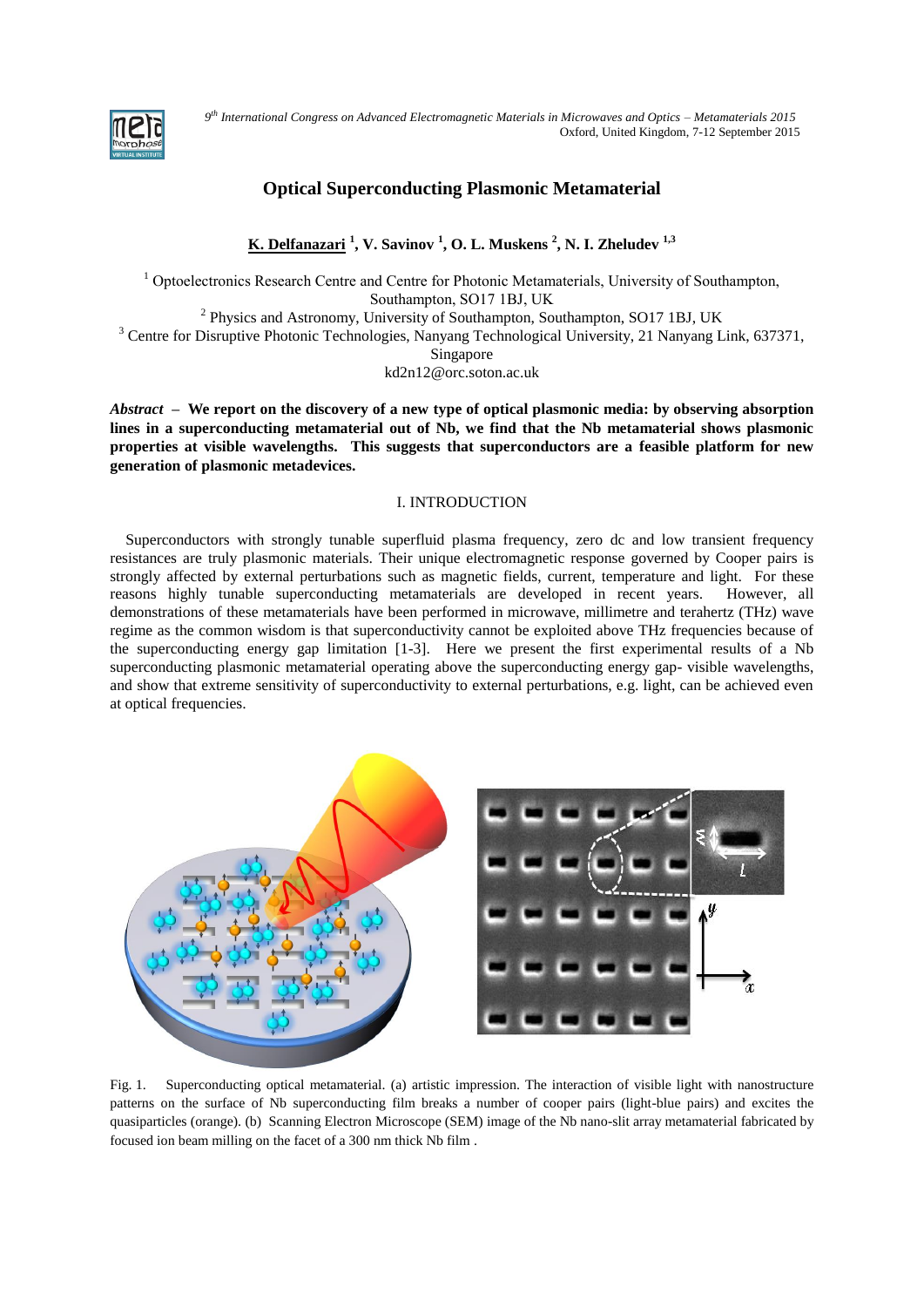

### II. FABRICATION AND MEASUREMENT METHOD

Nb superconducting metamaterial was fabricated by depositing a 300 nm thick Nb film with a transition temperature  $(T_c)$  of  $\approx$  9.2 K, on a half millimetre thick sapphire substrate (disk of 30 mm diameter). An array of slits each with length *L*=350 nm and width  $w=100$  nm covering a total area of  $100\times100 \mu m^2$  was milled using a focused ion beam (FIB) into the Nb film. Our metamaterial sample was then placed inside an optical cryostat that provides temperature control range of 4-300 K. The high fabrication quality and uniformity of the sample are confirmed by scanning electron microscope image (See Fig. 1). Light with relatively low illumination power polarized perpendicular to the slits (y-axis in Fig 1.(b)) from a broadband ultrafast laser was focused to an approximately 50  $\mu$ m diameter spot on the metamaterial.

#### III. EXPERIMENTAL RESULTS

 Plasmonic absorption lines of the Nb superconducting metamaterial are shown in Fig. 2 for room temperature (300 K), above (20 K) and below (4.5 K) the superconductor transition temperature. As seen in this figure, data show temperature dependent resonance strength and spectral features. The strongest resonance is observed at a temperature of 4.5 K (red curve) below the Nb  $T_c$  as represented by a sharp dip at 651 nm and a peak at 783 nm. With increasing temperature both resonances shrink and gradually broaden. The dip in adsorption spectrum at 651 nm and a small resonance peak appeared around 570 nm vanish completely when temperature goes beyond *T*c . The peak at 783 nm is also blue-shifted when temperature is increased.



Fig. 2. Absorption spectra, 1-R, of the metamaterial for *y*-polarized light at a selection of temperatures: room temperature (orange), above (green) and below (red) the superconducting transition temperature (graphs are vertically offset for presentation purpose).